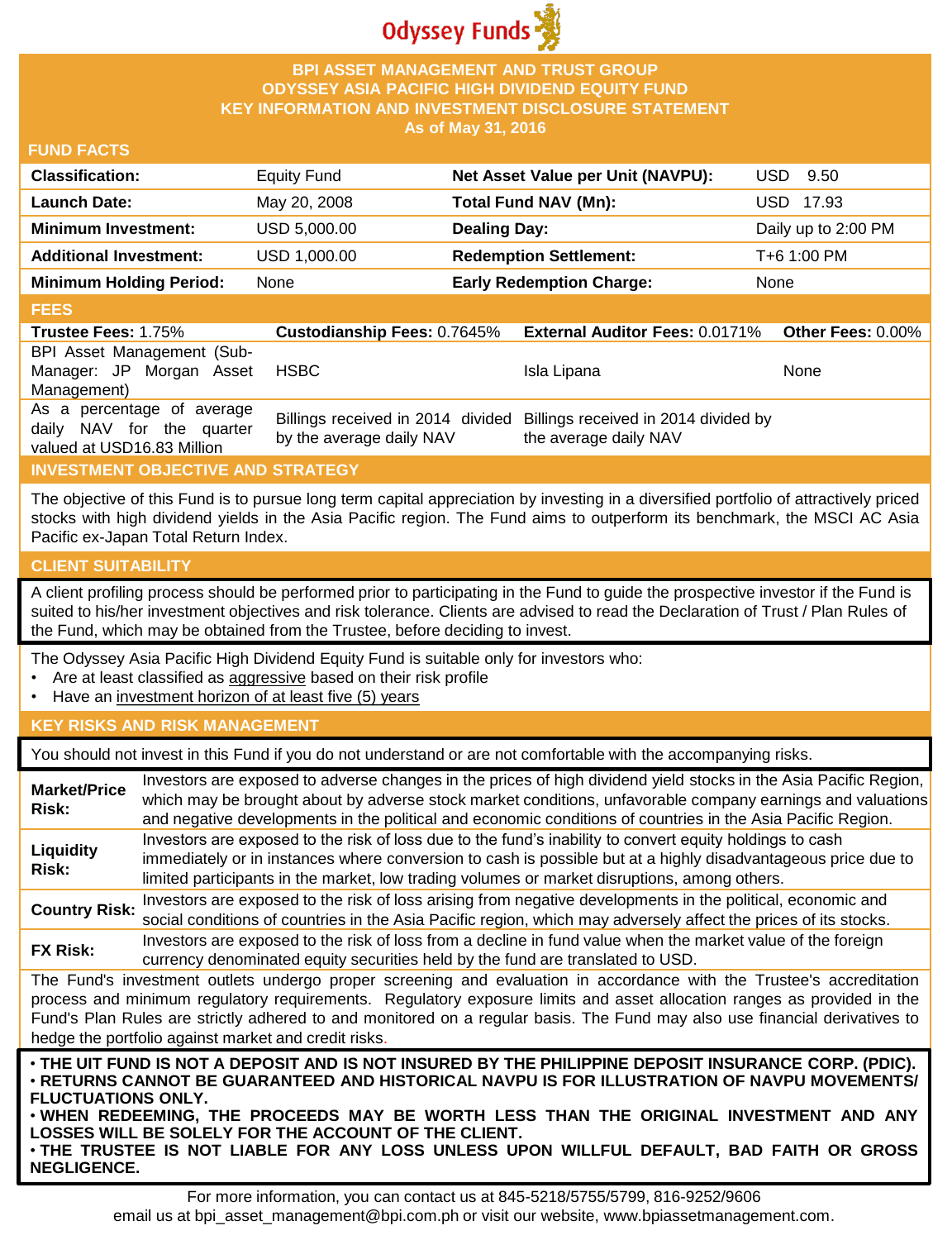# **FUND PERFORMANCE AND STATISTICS AS OF MAY 31, 2016**

(Purely for reference purposes and is not a guarantee of future results)



| <b>CUMULATIVE PERFORMANCE (%) 1</b>    |            |         |         |             |         |                   |
|----------------------------------------|------------|---------|---------|-------------|---------|-------------------|
|                                        | 1 mo       | 3 mos   | 6 mos   | <b>1 YR</b> | 3 YRS   | S.I. <sup>5</sup> |
| Fund                                   | $-1.76$    | 8.20    | 0.21    | $-11.71$    | $-4.81$ | $-5.00$           |
| <b>Benchmark</b>                       | $-1.56$    | 9.74    | $-0.18$ | $-15.57$    | $-3.52$ | 3.61              |
| <b>ANNUALIZED PERFORMANCE (%) 1</b>    |            |         |         |             |         |                   |
|                                        | 1 YR       | 2 YRS   | 3 YRS   | 4 YRS       | 5 YRS   | S.I. <sup>5</sup> |
| Fund                                   | $-11.71$   | $-3.63$ | $-1.63$ | 2.70        | $-2.15$ | $-0.64$           |
| <b>Benchmark</b>                       | $-15.57$   | $-5.83$ | $-1.19$ | 3.92        | $-0.84$ | 0.44              |
| <b>CALENDAR YEAR PERFORMANCE (%) 1</b> |            |         |         |             |         |                   |
|                                        | <b>YTD</b> | 2015    | 2014    | 2013        | 2012    | 2011              |
| Fund                                   | 2.48       | $-9.91$ | 7.08    | $-5.41$     | 21.10   | $-18.24$          |
| <b>Benchmark</b>                       | 0.17       | $-9.47$ | 3.71    | 2.65        | 22.75   | $-15.59$          |

# **NAVPU over the past 12 months** Highest 10.78 Lowest 8.13 **STATISTICS** Portfolio Beta 6.95 Volatility, Past 1 Year (%) <sup>2</sup> 18.61 Sharpe Ratio<sup>3</sup> -0.64 Information Ratio<sup>4</sup> 0.15 Current Number of Holdings 65

### <sup>1</sup>Returns are net of fees.

<sup>2</sup>Measures the degree to which the Fund fluctuates vis-à-vis its average return over a period of time.

<sup>3</sup>Used to characterize how well the return of a Fund compensates the investor for the level of risk taken. The higher the number, the better.

<sup>4</sup>Measures reward-to-risk efficiency of the portfolio relative to the benchmark. The higher the number, the higher the reward per unit of risk.

<sup>5</sup>Since inception.

\*Declaration of Trust is available upon request through branch of account.

| <b>PORTFOLIO COMPOSITION</b>       |               | <b>TOP T</b>     |  |
|------------------------------------|---------------|------------------|--|
| <b>Allocation</b>                  | % of Fund     | <b>Name</b>      |  |
| Equities                           | 92.90         | <b>HSBC</b>      |  |
| Cash and Other Receivables         | 7.10          |                  |  |
| <b>Top Five Sector Holdings</b>    | % of Equities | China            |  |
| <b>Financials</b>                  | 54.41         | Korea            |  |
| Utilities                          | 10.57         |                  |  |
| Industrials                        | 9.19          | DBS <sub>G</sub> |  |
| Energy                             | 8.16          | <b>PTT</b>       |  |
| Information Technology             | 4.78          | Bangk            |  |
| <b>Top Five Country Weightings</b> | % of Equities |                  |  |
| Australia                          | 22.17         | LG Up            |  |
| China                              | 20.34         | Huane            |  |
| Hong Kong                          | 15.73         |                  |  |
| Korea                              | 14.65         | QBE Ir           |  |
| Thailand                           | 9.68          | Taiwar           |  |
|                                    |               |                  |  |

# **EN HOLDINGS**

| Name                                      | % of Equities |
|-------------------------------------------|---------------|
| <b>HSBC Holdings</b>                      | 5.62          |
| China Mobile                              | 5.61          |
| Korea Electric Power                      | 5.60          |
| <b>DBS Group Holdings</b>                 | 3.66          |
| PTT                                       | 3.29          |
| Bangkok Bank                              | 3.27          |
| LG Uplus                                  | 3.24          |
| Huaneng Power International               | 3.18          |
| <b>QBE Insurance Group</b>                | 3.12          |
| <b>Taiwan Semiconductor Manufacturing</b> | 2.73          |
|                                           |               |

# **RELATED PARTY TRANSACTIONS\***

The Fund has no investments and trade transactions with Bank of the Philippine Islands, its subsidiaries and related parties.

\* Related party in accordance with BPI's internal policy.